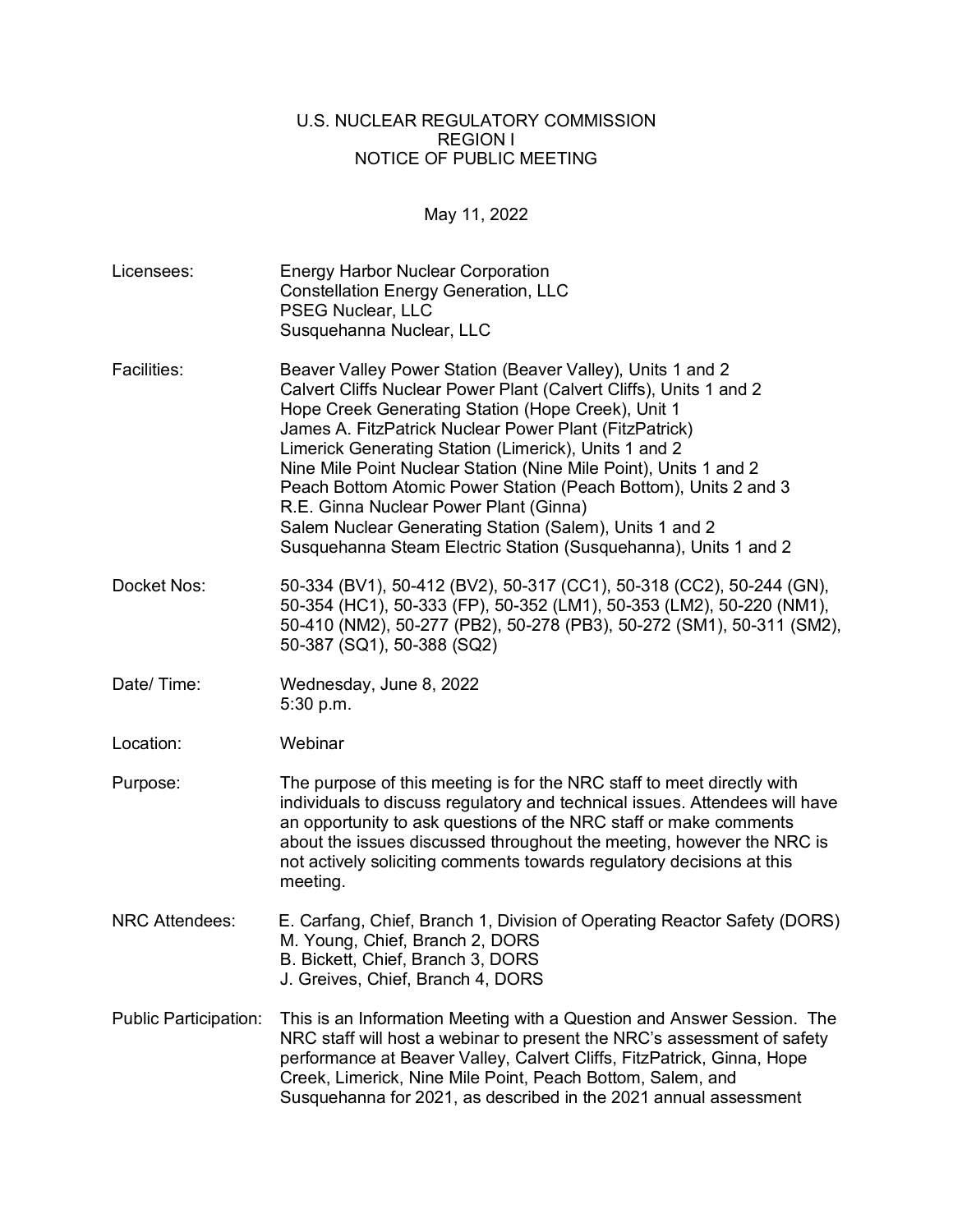letters. Following the presentation, members of the public will have the opportunity to ask questions specific to the safety performance and the NRC's role in ensuring safe plant operations. Those wishing to submit questions can do so in writing or verbally during the webinar. The NRC staff will provide guidance during the webinar on the methods available to ask a question. Alternatively, questions may be submitted in advance to [Jonathan.Greives@nrc.gov.](mailto:Jonathan.Greives@nrc.gov)

 This is a virtual public meeting where participants will be able to see the presentation on a computer screen and hear the presenters through their device's speaker system. There is also the option to join via phone with a call-in number.

## Webinar:

| URL                                                                                                                                                                                                                                    | Dial-In         | Passcode     |
|----------------------------------------------------------------------------------------------------------------------------------------------------------------------------------------------------------------------------------------|-----------------|--------------|
| Join this meeting:<br>https://forms.office.com/Pages/Respo<br>nsePage.aspx?id=dRTQ6LXDakOgZ<br>V3vTGT1Lib2 54wY8Flvh6nM0FNT<br>TtURFhDNVI3VUNOTUxTQjhNNFoz<br>WVAzMjVXOSQIQCN0PWcu&wdLO<br>R=cF5EC4F5C-BE56-4945-962B-<br>438DEA24E19B | +1 301-576-2978 | 332 395 799# |
|                                                                                                                                                                                                                                        |                 |              |

Add to your [Google](https://outlook.office.com/calendar/0/deeplink/compose?allday=false&body=Thanks%20for%20your%20interest%20in%20attending%20the%202021%20Virtual%20Annual%20Assessment%20Meeting.%20You%20can%20register%20for%20and%20access%20the%20meeting%20here%3A%0A%0Ahttps%3A%2F%2Fforms.office.com%2FPages%2FResponsePage.aspx%3Fid%3DdRTQ6LXDakOgZV3vTGT1Lib2_54wY8FIvh6nM0FNTTtURFhDNVI3VUNOTUxTQjhNNFozWVAzMjVXOSQlQCN0PWcu%26wdLOR%3DcF5EC4F5C-BE56-4945-962B-438DEA24E19B&enddt=2022-06-08T23%3A30%3A00%2B00%3A00&path=%2Fcalendar%2Faction%2Fcompose&rru=addevent&startdt=2022-06-08T21%3A30%3A00%2B00%3A00&subject=2021%20Virtual%20Annual%20Assessment%20Meeting-%20NRC%20Region%20I) calendar.

Add to your **Outlook** calendar.

 If you have any questions or should need assistance concerning joining the meeting, please call or email the meeting contact.

Meeting Contact: Jonathan Greives, Projects Branch 4 (610) 337-5337 E-mail: [Jonathan.Greives@nrc.gov](mailto:Jonathan.Greives@nrc.gov) 

The NRC's annual assessment letters regarding each site's performance during 2021 (2021006) can be found at: [https://www.nrc.gov/reactors/operating/oversight/listofasmrpt.html.](https://www.nrc.gov/reactors/operating/oversight/listofasmrpt.html) Additional information related to the NRC's annual assessment process and the safety performance of each site can be found on the NRC's website at: [https://www.nrc.gov/reactors/operating/oversight.html.](https://www.nrc.gov/reactors/operating/oversight.html)

The NRC's Policy Statement, "Enhancing Public Participation in NRC Meetings," effective March 19, 2021, applies to this meeting. The policy statement may be found on the NRC website,<https://www.govinfo.gov/content/pkg/FR-2021-03-19/pdf/2021-05787.pdf>

The NRC provides reasonable accommodation to individuals with disabilities where appropriate. If you need a reasonable accommodation to participate in this webinar, or need the meeting notice or other information from the meeting in another format (e.g., Braille, large print), please notify the NRC's meeting contact. Determinations on requests will be made on a case-by-case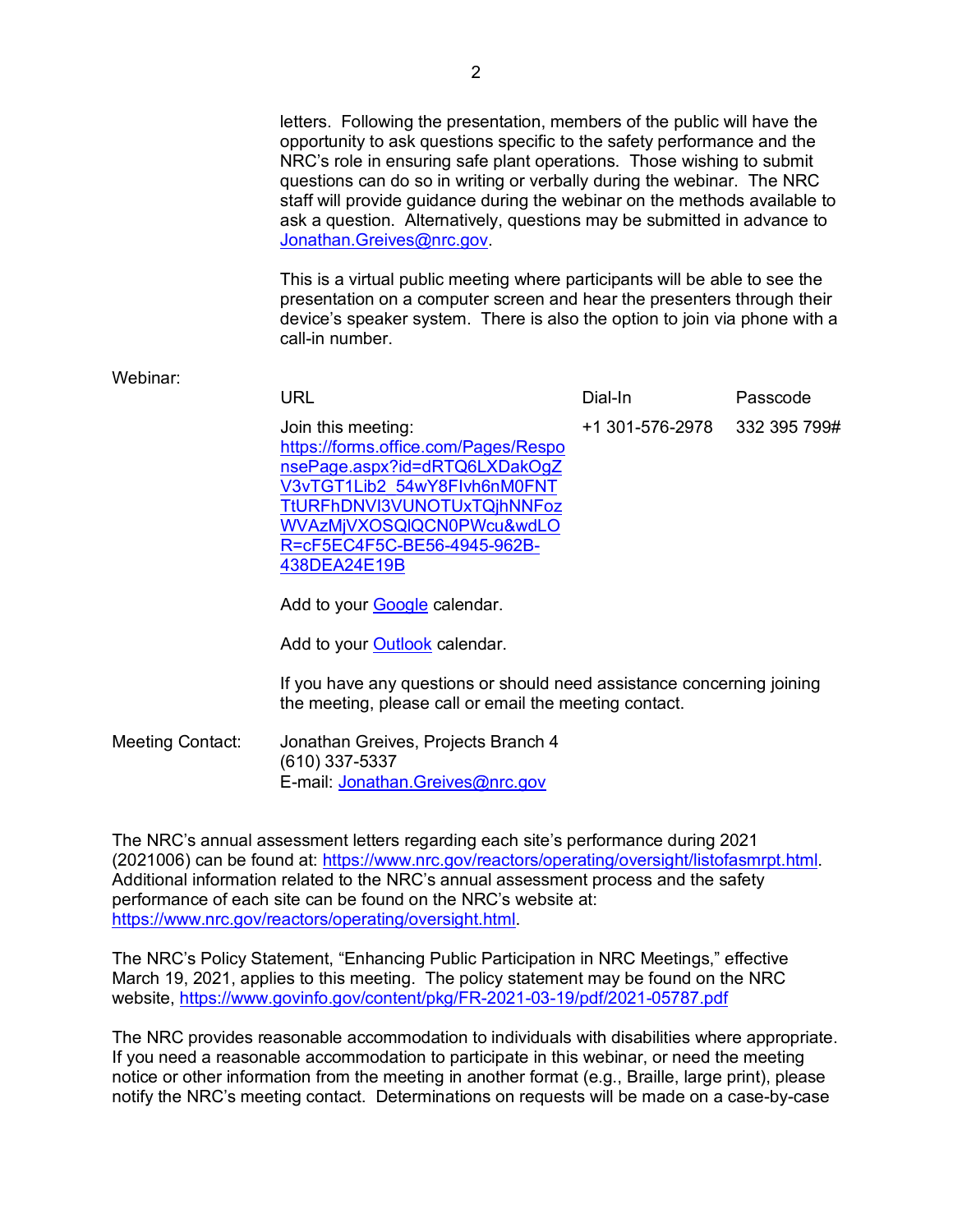basis. Persons requiring assistance to attend the webinar shall make their requests known to the NRC meeting contact no later than two business days prior to the June 8, 2022, meeting.

Meetings are sometimes canceled or rescheduled as a result of unforeseen circumstances. Please confirm the meeting schedule on the NRC website [\(www.NRC.gov\)](http://www.nrc.gov/) under public meetings.

> Jonathan E. Greives

Digitally signed by Jonathan E. Greives Date: 2022.05.11 13:46:34 -04'00'

 Approved by: Jonathan E. Greives, Chief Projects Branch 4 Division of Operating Reactor Safety

cc: Distribution via ListServ